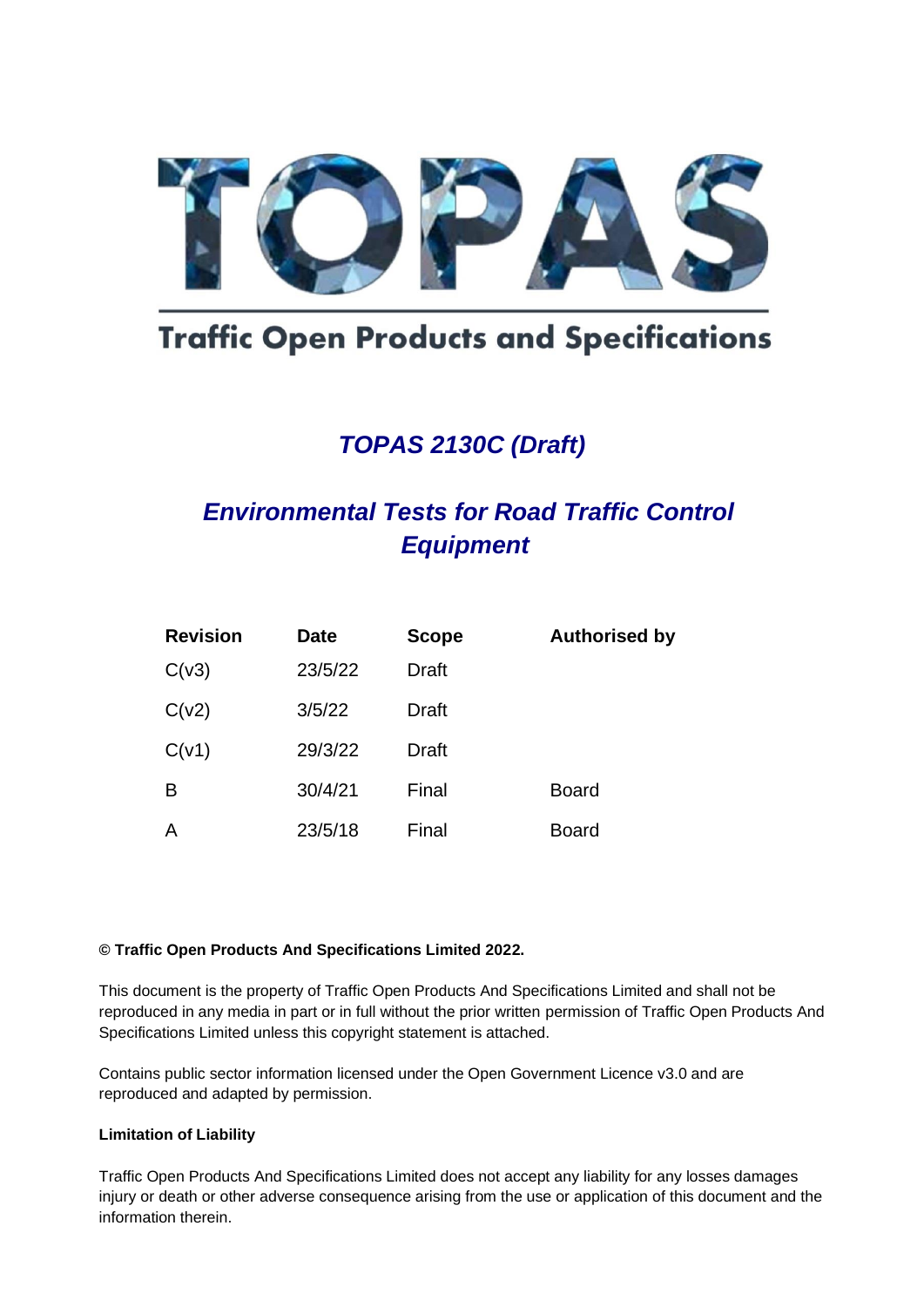

(This page is intentionally left blank.)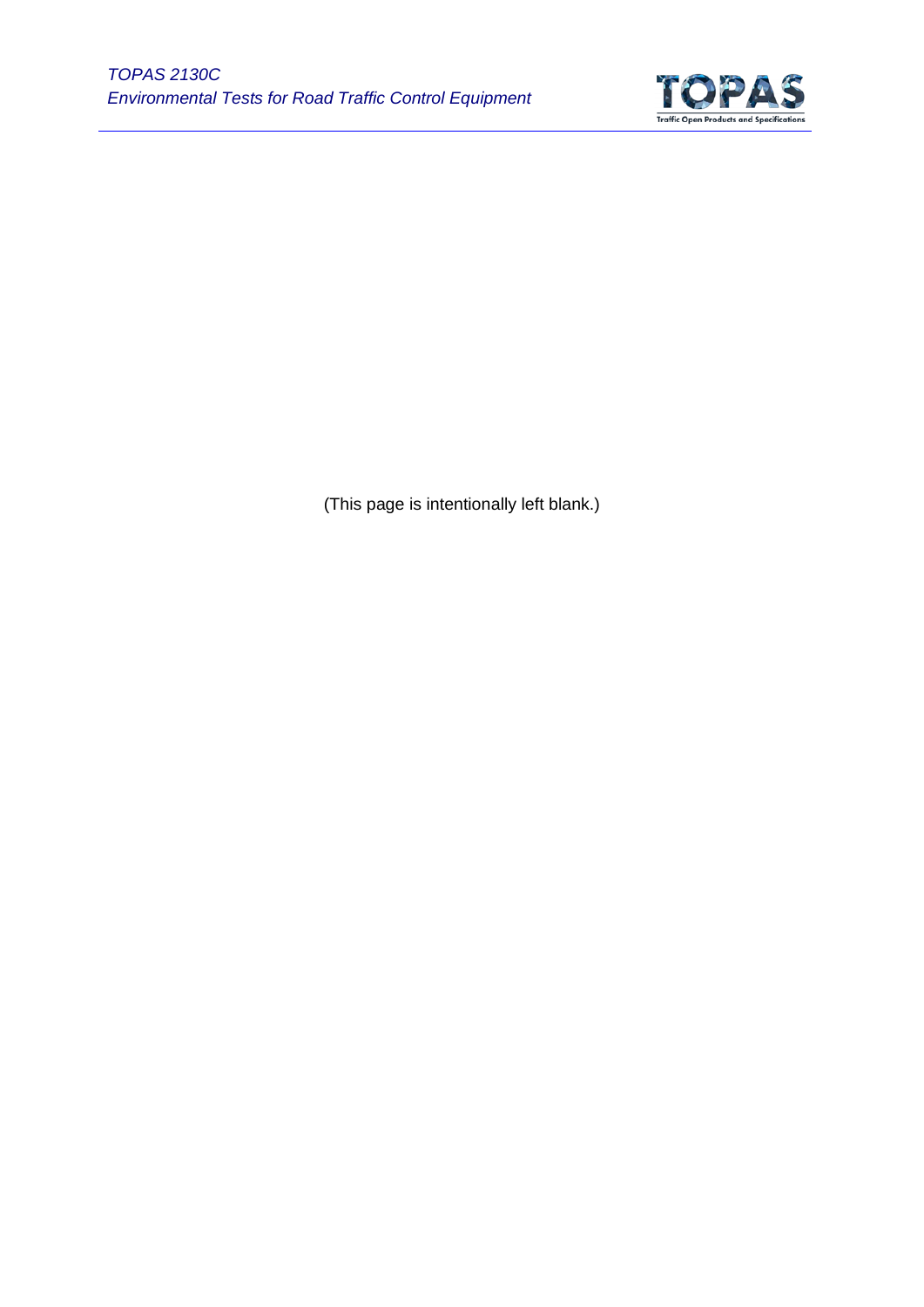

# **TOPAS 2130C (Draft)**

**ENVIRONMENTAL TESTS FOR COMMUNICATIONS EQUIPMENT AND PORTABLE AND PERMANENT ROAD TRAFFIC CONTROL EQUIPMENT** 

### **CONTENTS**

#### **Section**

- 1. Introduction
- 2. Mechanical tests
- 3. Climatic tests
- 4. Electromagnetic compatibility
- 5. Test documentation
- 6. References

#### **Appendix A**

Environmental test requirements for individual TOPAS specifications.

# **CHANGE LOG**

The following outlines significant changes to this specification, from its previous issue which do not impact on currently Registered products:

- a. Appendix A has been updated to include TOPAS 2543 (Traffic Signals) and TOPAS 2544 (Wait Indicators).
- b. A new sub-section "Presentation of Test Samples" which gives guidance to how test samples should be selected has been added to section 1
- c. Section [2.3](#page-6-0) (impact) updated to include tests for Mechanical Protection as well (Original section 2.4 removed). Ball weights for impact tests also adjusted to align with EN 62262 (0.51Kg changed to 0.5Kg).
- d. Section [2.4](#page-7-0) updated to replace the withdrawn Bump test with the substituted shock test (*BS EN 60068*-2- 27 Test Ea). The Table in Appendix A has also been updated to reference this test.
- e. Minor updates to section [3.3.3](#page-8-0) (Constant Low Temperature test) to clarify that equipment must start up correctly at the end of the test and operate correctly as it is warming up to ambient temperature.
- f. New test (solar Radiation) section [3.4,](#page-8-1) and Appendix A, added as an alternative option to the Constant High Temperature test.
- g. Section [3.8.1u](#page-9-0)pdated to clarify the expected wind directions required for the wind test and to remove the need for a Test House to agree to the use of a calculation. The qualification of persons who are able to undertake the calculation have also been defined.
- h. Section 4.1 now emphasises that the Radio Equipment Regulations must also be complied with if equipment contains a radio transmitter or receiver.
- i. Corrections to section numbering in section 6.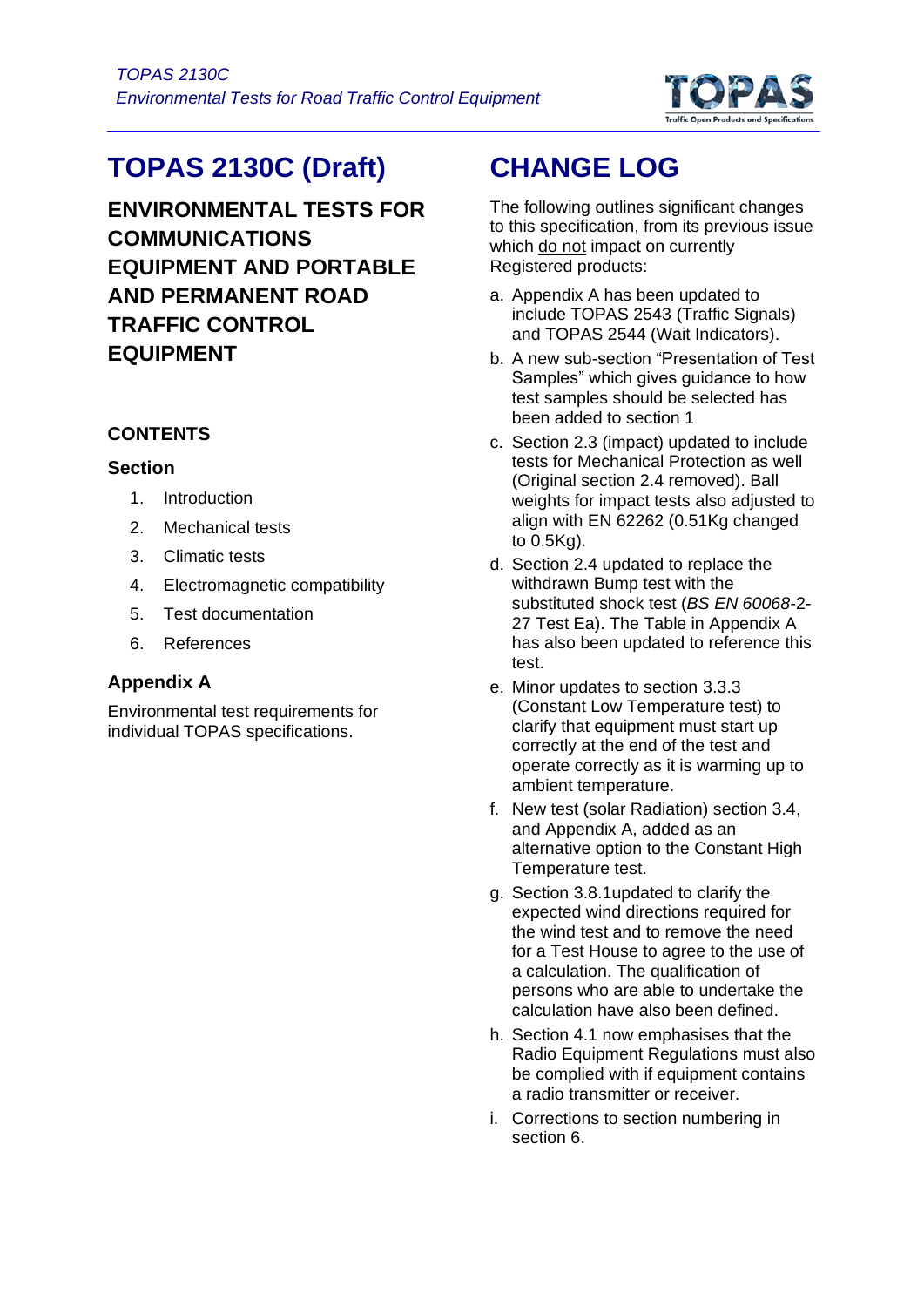

The following outlines significant changes to this specification, from its previous issue which may impact on currently Registered products:

#### a. None

The requirements for re-registration of existing products are defined in section [1.11](#page-4-0) and [1.12](#page-4-1)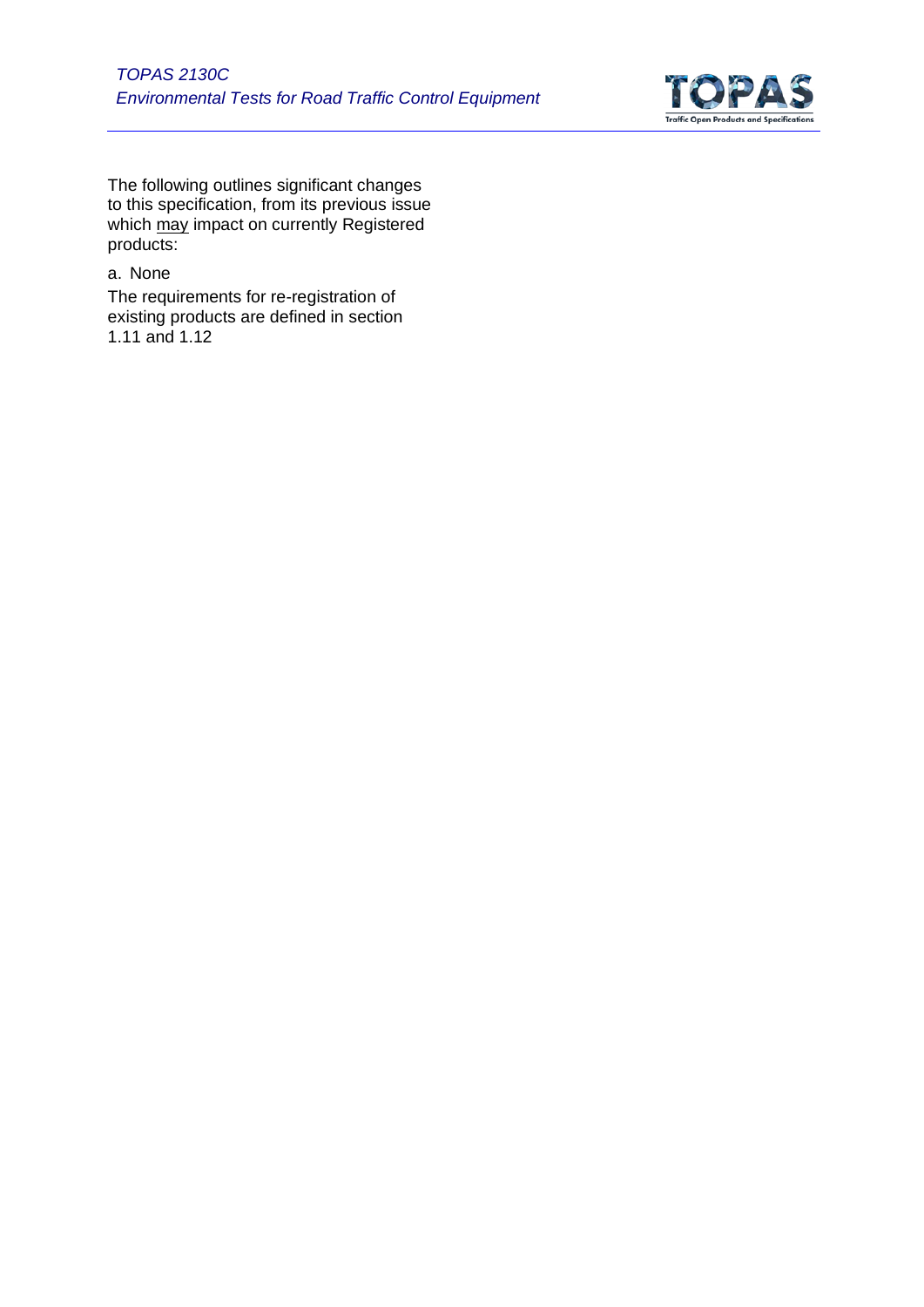

# **1 INTRODUCTION**

1.1 This specification defines test requirements which, together with the associated assessments methods, provide the basis for the verification of the ability of equipment to withstand the effects of specific environments likely to be encountered by road traffic monitoring and control equipment in the UK.

1.2 Testing shall be carried out by an Accredited Test Facility, as defined in TOPAS 0600.

1.3 The test methods are grouped into sections relating to commonly encountered environments. In some instances tests are applicable to subcomponents or parts of a complete system.

1.4 Products Registered against specific TOPAS specifications are required to comply with the tests defined in Appendix A. (Not all tests are applicable to all products).

1.5 The definition of each test is contained in the relevant EN specification as defined by the test.

1.6 TOPAS specifications are explicitly purchasing specifications and compliance with them is not mandatory. However Local and other Purchasing Authorities may typically require that equipment purchased complies with TOPAS specifications and is TOPAS registered.

1.7 Manufacturers may Register products as being compliant with this specification, using the process defined in TOPAS 0600.

1.8 Within the applicable TOPAS product specification, "The Product" shall mean all components necessary to provide a complete operational unit or system meeting the requirements of this specification and the common requirements defined in TOPAS 0600.

## *Implementation*

1.9 This specification takes precedence over any environmental requirements defined in individual TOPAS Technical Product Specifications.

1.10 Compliance with this specification is required, from the date of issue, for all new TOPAS Registrations.

<span id="page-4-0"></span>1.11 For previously Registered Products no action is required and their Registrations will remain valid, until such times as they require re-registration, when compliance with this specification is mandatory.

<span id="page-4-1"></span>1.12 For Products previously Registered explicitly against TOPAS 2130A, manufacturers are simply required to confirm, using the TOPAS form defined in TOPAS 0600, that the Products remain compliant with this amended specification. Once confirmed Product Registration information will be migrated on the TOPAS website.

1.13 Manufacturers may choose to undertake tests which exceed the requirements of this specification (for example testing at a lower or higher temperature than specified). This is permitted as long as the test documentation clearly demonstrates that the Product also meets the requirements set out herein.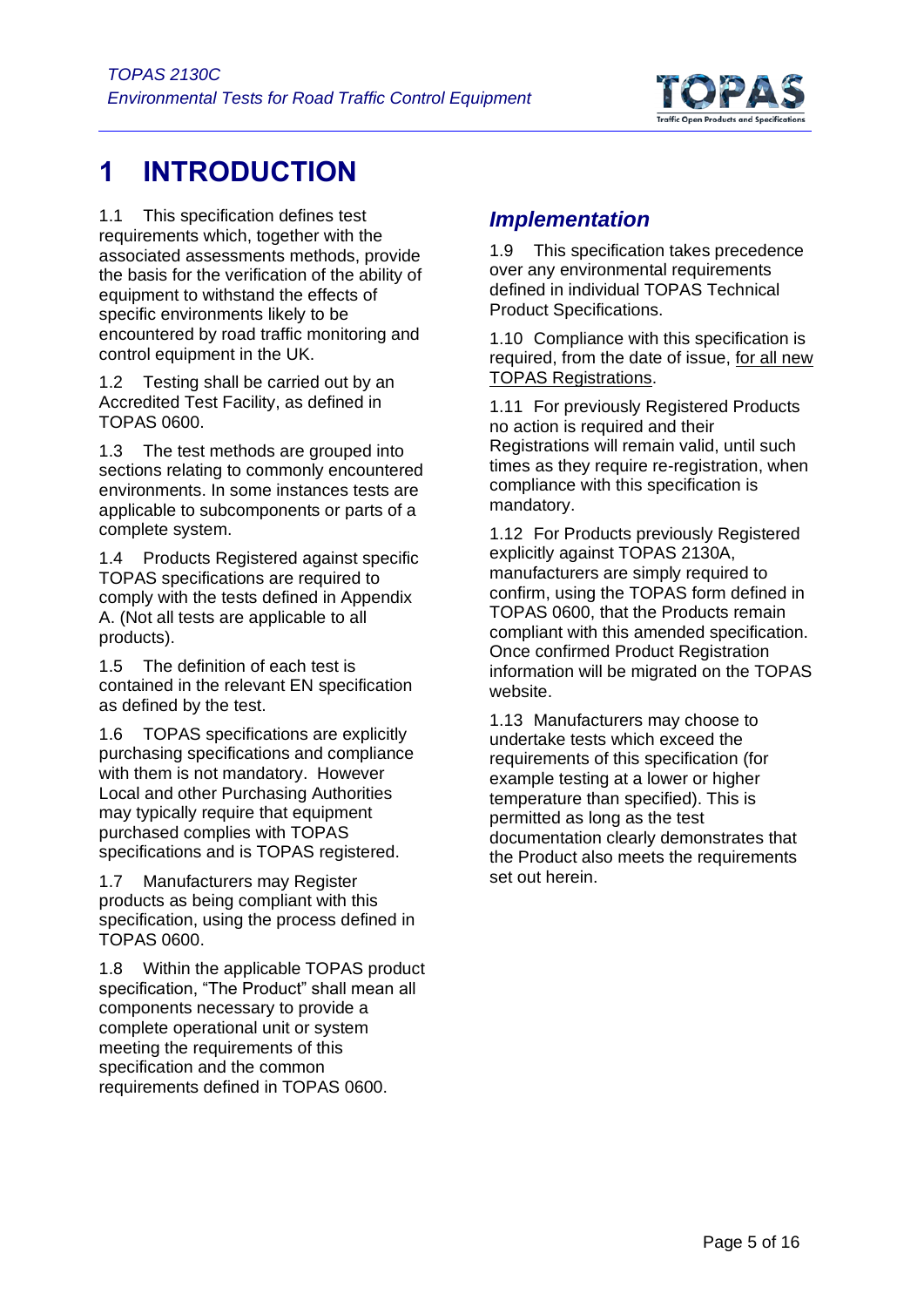

## *Presentation of Test Samples*

1.14 Products submitted for testing shall be selected by the Manufacturer to represent the reasonable "worst-case" configuration for the test(s) being undertaken.

1.15 The following provides guidance to aid selection of appropriate configurations:

- a) Signal controllers shall be equipped with the maximum number of phases supported, which shall be loaded to deliver the maximum overall rated load power of the controller.
- b) For both mechanical and climatic temperature tests, cabinets and other equipment enclosures (for example above ground detector housings), shall be equipped with the maximum (worstcase) compliment of ancillary equipment. For constant high temperature tests (section [3.3\)](#page-8-2), solar radiation test (section [3.4,](#page-8-1) if implemented) and damp heat tests (section [3.5\)](#page-8-3), the ancillary equipment shall be operating during the test.

**Note:** For elevated temperature testing (section [3.3,](#page-8-2) [3.4](#page-8-1) and [3.5\)](#page-8-3) an appropriate load, simulating the worstcase power dissipation of the ancillary equipment, may be use in place of the full complement of ancillary equipment.

c) LV and ELV signal controller variants typically have different internal construction and use (at least some) different internal assemblies. As such, where the difference may affect test results (for example, temperature and vibration testing), LV and ELV Product variants should be tested independently.

Where such difference will not affect test results (for example, water and dust penetration, mechanical protection and impact) a single test on one variant of the Product is acceptable.

d) For Products with different cabinet / enclosure size and type variants, each individual cabinet / enclosure variant shall be treated as a separate product and be subject to the complete set of tests required for that Product.

**Note:** For the purpose of testing, where the colour of the cabinet will not affect the test, cabinets / enclosures of different colours need not be tested separately.

1.16 The selected Product configuration(s) shall be recorded along with the test results in the Product Technical File.

## *Glossary of Terms*

1.17 TOPAS Terms are defined in TOPAS 0600 and TOPAS 0601.

1.18 Terms of specific relevance to this specification are listed below.

ASD: Acceleration Spectral Density.

EMC: Electromagnetic Compatibility.

Root-Mean-Square Value (RMS): The root-mean-square (RMS) value is the positive square root of the mean-square value. The RMS value is equal to the standard deviation if the mean value is zero.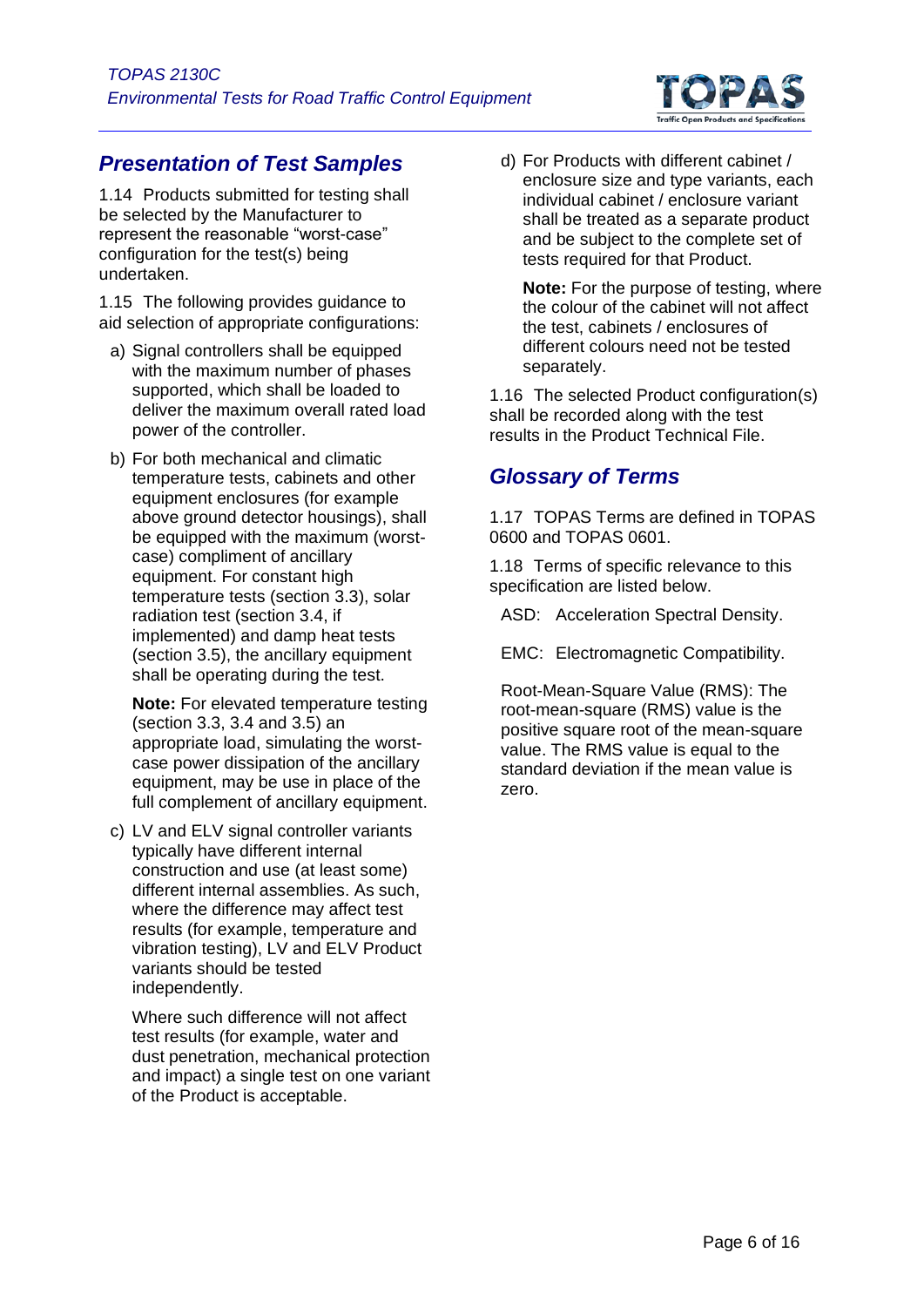

## <span id="page-6-1"></span>**2 MECHANICAL TESTS**

## *Scope*

2.1 This section defines a range of tests intended to verify the mechanical performance of the product.

#### *2.2 Random Vibration (Operational)*

2.2.1 This test shall be carried out in accordance with BS EN 60068-2-64 - Test Fh.

2.2.2 The test aims to simulate the mechanical hazards experienced by Equipment during operation and in its normal operational environment and modes of operation.

2.2.3 The equipment shall be tested in its normal deployed and installed state, which shall be defined by the manufacturer.

#### *Parameters*

2.2.4 Duration: 2 Hours in each of the three axes.

2.2.5 Basic motion: X, Y and Z axes.

2.2.6 Test frequency range: 5-500 Hz.

2.2.7 Acceleration Spectral Density levels.

| <b>Vertical axis</b>      |            |  |  |  |  |  |  |  |  |  |
|---------------------------|------------|--|--|--|--|--|--|--|--|--|
| Frequency                 | Level      |  |  |  |  |  |  |  |  |  |
|                           |            |  |  |  |  |  |  |  |  |  |
| (Hz)                      | $(g^2/Hz)$ |  |  |  |  |  |  |  |  |  |
| 5                         | 1.77E-04   |  |  |  |  |  |  |  |  |  |
| $8 - 15$                  | 1.31E-03   |  |  |  |  |  |  |  |  |  |
| 32                        | 2.34E-05   |  |  |  |  |  |  |  |  |  |
| 197                       | 1.58E-06   |  |  |  |  |  |  |  |  |  |
| 215                       | 7.53E-06   |  |  |  |  |  |  |  |  |  |
| 315                       | 1.73E-05   |  |  |  |  |  |  |  |  |  |
| 436                       | 5.09E-06   |  |  |  |  |  |  |  |  |  |
| 464                       | 8.66E-05   |  |  |  |  |  |  |  |  |  |
| 500                       | 1.94E-05   |  |  |  |  |  |  |  |  |  |
|                           |            |  |  |  |  |  |  |  |  |  |
| Overall RMS acceleration: |            |  |  |  |  |  |  |  |  |  |
| 1.488E-01g                |            |  |  |  |  |  |  |  |  |  |

<span id="page-6-2"></span>

| Lateral and Fore/Aft axes |            |  |  |  |  |  |  |  |  |  |  |
|---------------------------|------------|--|--|--|--|--|--|--|--|--|--|
| Frequency                 | Level      |  |  |  |  |  |  |  |  |  |  |
|                           |            |  |  |  |  |  |  |  |  |  |  |
| (Hz)                      | $(g^2/Hz)$ |  |  |  |  |  |  |  |  |  |  |
| 5                         | 9.50E-06   |  |  |  |  |  |  |  |  |  |  |
| $10 - 15$                 | 2.62E-04   |  |  |  |  |  |  |  |  |  |  |
| 25-48                     | 1.57E-05   |  |  |  |  |  |  |  |  |  |  |
| 54-176                    | 7.40E-06   |  |  |  |  |  |  |  |  |  |  |
| 205-450                   | 1.22E-04   |  |  |  |  |  |  |  |  |  |  |
| 465                       | 1.57E-03   |  |  |  |  |  |  |  |  |  |  |
| 500                       | 8.84E-05   |  |  |  |  |  |  |  |  |  |  |
| Overall RMS acceleration: |            |  |  |  |  |  |  |  |  |  |  |
|                           |            |  |  |  |  |  |  |  |  |  |  |
| 2.48E-01a                 |            |  |  |  |  |  |  |  |  |  |  |

#### <span id="page-6-0"></span>*2.3 Impact*

2.3.1 This test shall be carried out in accordance with BS EN 62262.

2.3.2 The test is typically to verify the ability of external equipment cabinets, enclosures, boxes and housings, including display faces, to withstand mechanical impact.

2.3.3 Where equipment comprises both physical enclosures and also display faces (for example signalling equipment), both the enclosure and the display face shall be separately tested.

#### *Parameters*

2.3.4 Class IK07. (0.5 kg ball of 50mm diameter, 400mm drop height – single drop.

2.3.5 For external equipment cabinets, enclosures, boxes and housings there shall be no damage to the equipment contained within the enclosure and the equipment shall operate to its specification after the test.

2.3.6 For display faces, surface cracks are allowed provided complete penetration does not occur.

2.3.7 In either case there shall be no degradation of the IP rating of the equipment.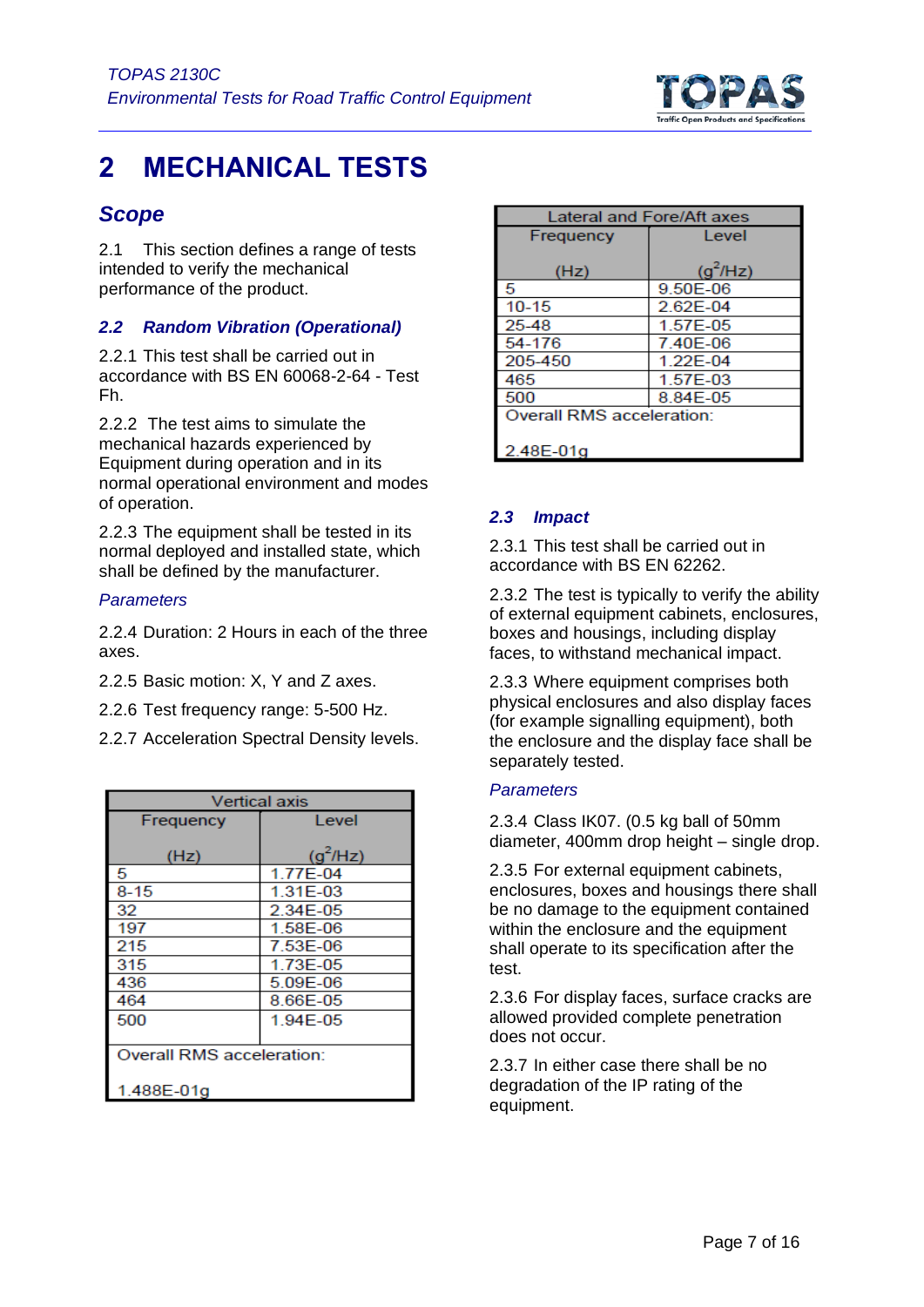

#### <span id="page-7-1"></span><span id="page-7-0"></span>*2.4 Shock*

2.4.1 This test shall be carried out in accordance with BS EN 60068-2-27 Test Ea.

2.4.2 The test is intended to simulate shocks experienced by equipment during transportation. Equipment shall be tested unpackaged and for portable / temporary traffic signals, with detectors fitted.

#### *Parameters*

2.4.3 Pulse shape: Half-sine.

2.4.4 Tolerances: As per test standard.

2.4.5 Velocity changes: As per test standard.

2.4.6 Cross axis motion: As per test standard.

<span id="page-7-2"></span>2.4.7 Method of mounting: The equipment shall be fixed as rigidly as possible to the Shock Table by appropriate means.

2.4.8 Severity: 100m/s<sup>2</sup> peak, Acceleration: 16ms, Duration: 1000 bumps in what is considered to be the most vulnerable direction, as agreed with the Test Facility.

2.4.9 Initial measurements: Visual inspection and functional test to specification.

2.4.10 Testing: Equipment shall not be operating.

2.4.11 Recovery: Not applicable.

2.4.12 Final Measurements: Visual inspection and function test to specification on completion of test. Equipment to be fully functional after test. Superficial damage is permissible.

#### *2.5 Drop and Topple*

2.5.1 This test shall be carried out in accordance with BS EN 60068-2-31 Drop and Topple.

2.5.2 The test is intended to simulate misshandling of the equipment on site. It should be applied to all equipment as delivered on site – unpackaged, and for and for portable / temporary traffic signals, with detectors fitted.

#### *Parameters*

2.5.3 Initial Measurements: Visual inspection and function to specification.

2.5.4 Fitting of cables, covers etc. As handled at site. Covers fitted, cables not fitted.

2.5.5 Operating mode: Non-operating.

2.5.6 Edges to be used in the test where there are more than four bottom edges: Bottom edges only. All edges for which the test is practical. If more than four, select the worst case four, as agreed with the Test Facility.

2.5.7 Height of drop on to a face: 50mm.

2.5.8 Height of drop on to a corner: 50mm.

2.5.9 Final Measurements: Visual inspection and function test to specification on completion of test. Equipment to be fully functional after test. Superficial damage is permissible.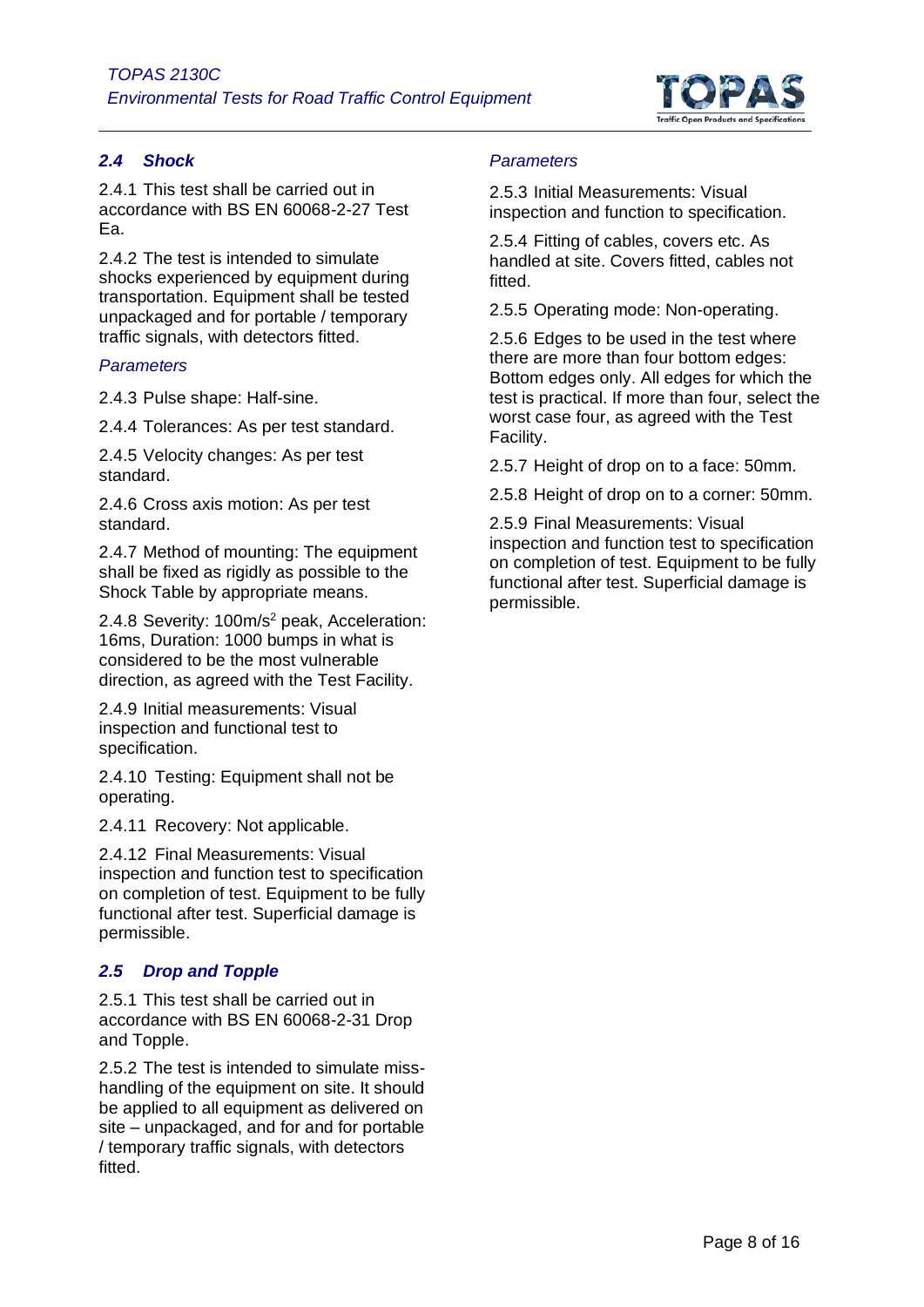

## <span id="page-8-4"></span>**3 CLIMATIC TESTS**

## *Scope*

<span id="page-8-5"></span>3.1 This section defines a range of tests to verify the performance of the product, under a variety of climatic conditions.

#### *3.2 Constant Low Temperature (Cold)*

3.2.1 This test shall be carried out in accordance with BS EN 60068-2-1 - Test Ab.

#### *Parameters*

3.2.2 Temperature: -15°C for 16 hours.

<span id="page-8-6"></span>3.2.3 Equipment to be switched off during the first 15 hours of test duration. Equipment to be switched on at the beginning of the  $16<sup>th</sup>$  hour and tested to confirm proper start-up and subsequent proper operation throughout the final hour at the low temperature, while warming up and at ambient temperature

#### <span id="page-8-2"></span>*3.3 Constant High Temperature (Heat)*

3.3.1 This test shall be carried out in accordance with BS EN 60068- 2-2 - Test Bd.

#### *Parameters*

3.3.2 Temperature: 60°C for 16 hours.

<span id="page-8-0"></span>3.3.3 Equipment to be switched on, fully loaded and properly operational during the test.

#### <span id="page-8-1"></span>*3.4 Solar Radiation*

3.4.1 For some products this test may be used as an alternative to the Constant High Temperature test (section [3.3\)](#page-8-2). (See Notes in Appendix A).

3.4.2 If performed it shall be carried out in accordance with BS EN IEC 60068-2-5 - Test S.

#### *Parameters*

3.4.3 Radiation source: As defined in Table 1 of BS EN IEC 60068-2-5.

3.4.4 Test Procedure: Sa 2 – 24 h cycle, 20 hours irradiation and 4 hours darkness.

3.4.5 Duration of Test: 24 hours

<span id="page-8-7"></span>3.4.6 Temperature during Test:  $T1 = +25$  $°C. T2 = +40 °C.$ 

3.4.7 Humidity during Test: The average relative humidity (RH) shall be  $73\% \pm 5\%$ .

<span id="page-8-8"></span>3.4.8 Equipment to be switched on, fully loaded and properly operational during the test.

3.4.9 Final Measurement: Visual inspection and function test to specification on completion of test. Equipment to be fully functional after test.

#### <span id="page-8-3"></span>*3.5 Damp Heat (Cyclic)*

3.5.1 This test shall be carried out in accordance with BS EN60068-2-30 - Test Db.

#### *Parameters*

3.5.2 Temperature 40° Variant 2, 2 cycles.

3.5.3 Equipment to be switched on, fully loaded and properly operational during the test.

#### *Water Penetration*

3.6.1 This test shall be carried out in accordance with BS EN 60529, Test 14.

3.6.2 The test is typically for external equipment cabinets, enclosures, boxes and housings which are directly exposed to the effects of weather.

#### *Parameters*

3.6.3 Class IPx5 (unless alternately specified in [Appendix A\)](#page-13-0).

3.6.4 Water ingress shall not be such that it could affect the performance of the equipment.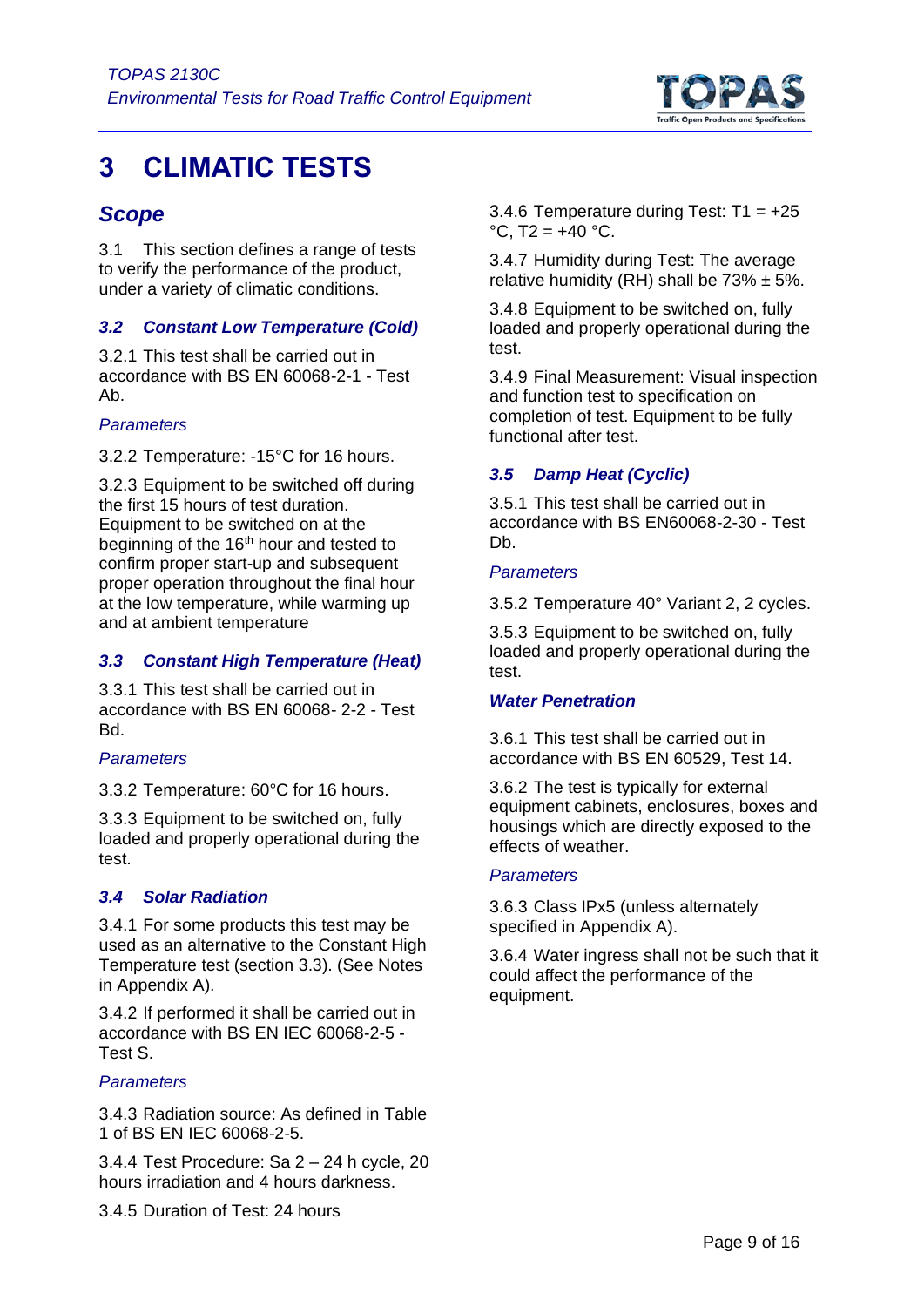

#### <span id="page-9-2"></span><span id="page-9-1"></span>*3.7 Dust Penetration*

3.7.1 This test shall be carried out in accordance with BS EN 60529 Test 13.

3.7.2 The test is typically for external equipment cabinets, enclosures, boxes and housings which are directly exposed to the effects of weather.

#### *Parameters*

3.7.3 Class IP5x Cat 2 (unless alternately specified in [Appendix A\)](#page-13-0).

3.7.4 State of module during test: Unpacked, closed and switched off.

#### *3.8 Wind*

<span id="page-9-0"></span>3.8.1 The equipment when mounted on its support as for use, is required to withstand a wind force of up to 26m/s applied along four axis at 90 Degrees to each other, in the horizontal plane (as shown below), without toppling over or sustaining damage.



3.8.2 The ability to meet this requirement shall be demonstrated by testing (such as a wind tunnel test) or by a calculation.

3.8.3 Demonstration of compliance by calculation shall be performed by utilising BS EN 1990 and BS EN 1991-1- 4 and undertaken by a Professional Engineer, qualified as CEng MICE, CEng MIStructE or equivalent.

3.8.4 The calculation shall be included in the Technical File submitted as part of the Registration process.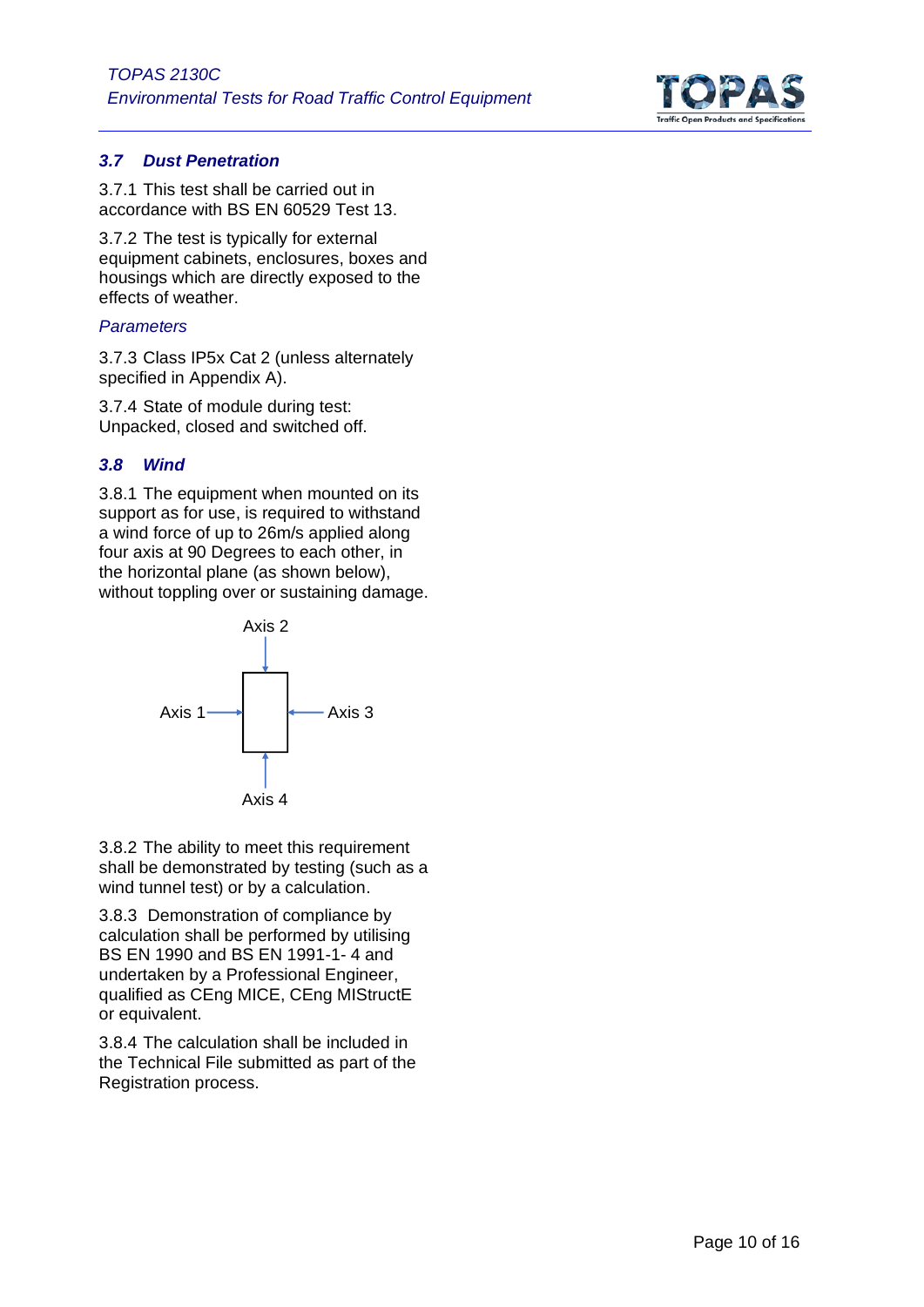

# **4 ELECTROMAGNIC COMPATIBILITY**

## *Scope*

4.1 All electronic equipment is required to conform to the Electromagnetic Compatibility Regulations 2016 and be tested as defined in BS EN 50293 (Road traffic signal systems. Electromagnetic compatibility).

In addition, equipment shall also be compliant with any other relevant standards for electromagnetic compatibility and / or emissions, which apply to the technologies used. Specifically, where equipment includes radio transmitters or radio receivers, the requirements of the Radio Equipment Regulations (2017) and its amendments must be complied with.

4.2 There are no further requirements for EMC testing defined in this document.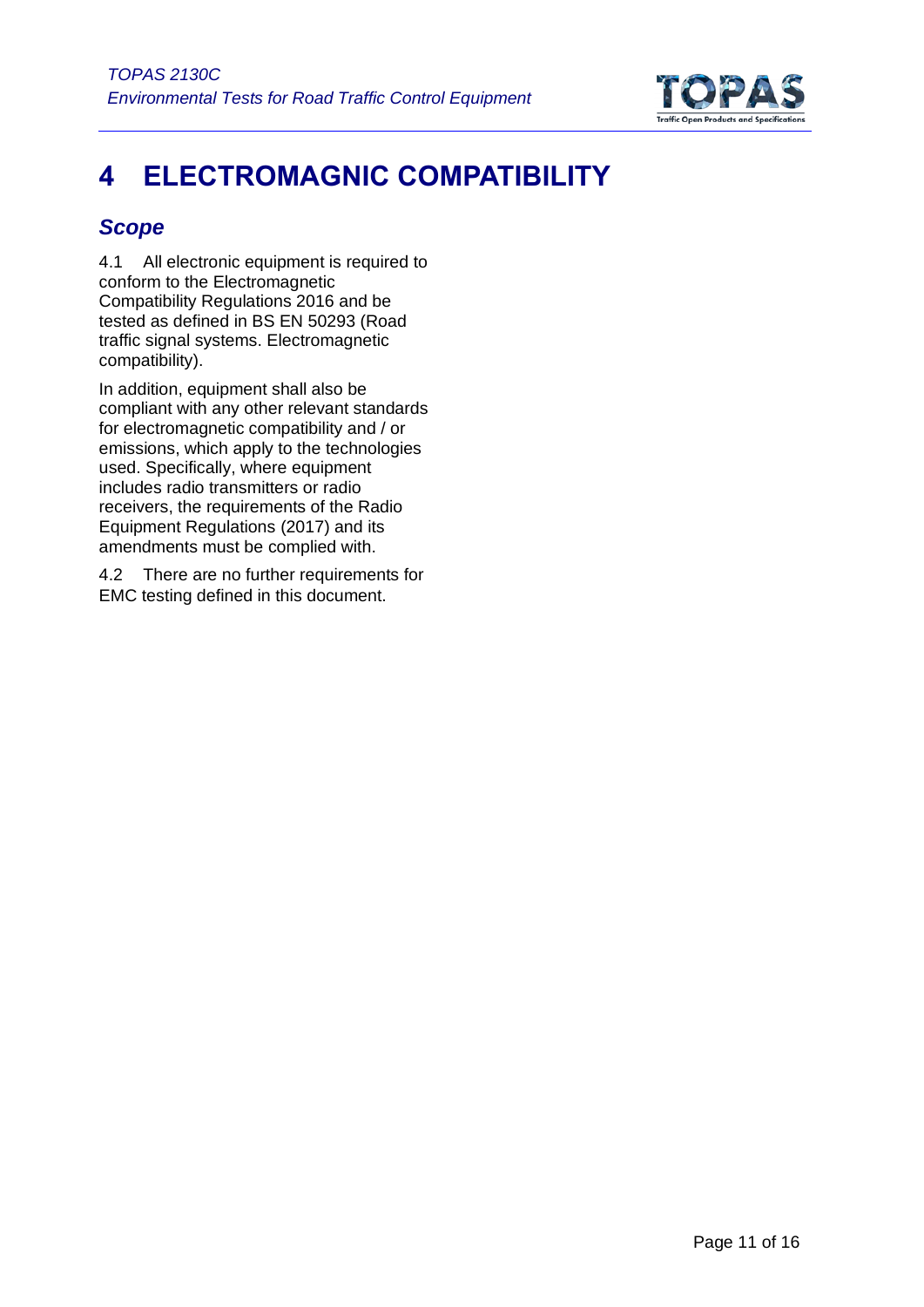

## **5 TEST DOCUMENTATION**

## *Test House Accreditation*

5.1 All environmental testing defined in this specification shall be undertaken by an accredited Test Facility as defined in TOPAS 0600.

### *Test Documentation*

5.2 Upon completion of testing, the Test House shall prepare a formal Test Certificate to be accompanied by a supporting Test Report.

5.3 Copies of the Test Certificate(s) and Test Report(s) shall be included in the Equipment Technical File submitted as part of the TOPAS registration process.

5.4 The Test Certificate shall clearly state the details of the Equipment under test (for example by part number and serial number), the dates of testing and the basic parameters of the test. It should confirm the outcome of the tests and be signed by an appropriate signatory.

**Note:** Where the Environmental Test Certificate clearly includes details of the test undertaken by reference to the relevant EN specification defining the test and provides a clear statement that the test has been passed, the test certificate may be submitted in lieu of a full test report.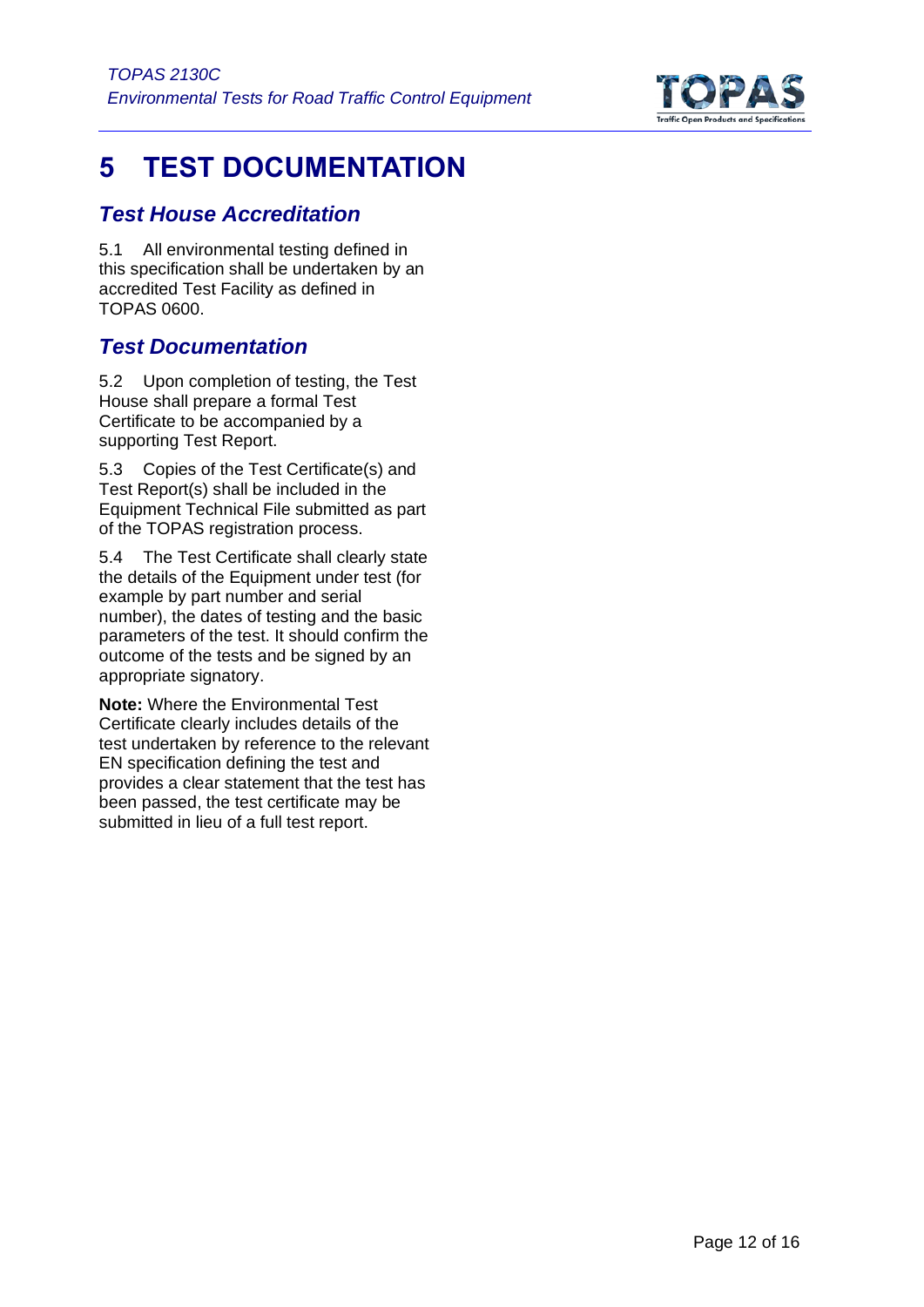

## **6 REFERENCES**

6.1 Where undated references are listed, the latest edition of the publication applies.

### *British Standards*

6.2 British Standards are published by the British Standards Institution, London.

| <b>BS EN 60068</b> | Environmental testing                                                                                                  |
|--------------------|------------------------------------------------------------------------------------------------------------------------|
| <b>BS EN 12368</b> | Traffic control equipment. Signal heads                                                                                |
| <b>BS EN 50293</b> | Electromagnetic Compatibility - Road Traffic Signal Systems                                                            |
| <b>BS EN 50556</b> | Road traffic signal systems                                                                                            |
| <b>BS EN 60529</b> | Specifications for degrees of protection by enclosures (IP Code)                                                       |
| <b>BS EN 60598</b> | Luminaires                                                                                                             |
| <b>BS EN 62262</b> | Degrees of protection provided by enclosures for electrical<br>equipment against external mechanical impacts (IK code) |

### *Specifications*

6.3 TOPAS Limited Specifications are available from [www.topasgroup.org.uk](http://www.topasgroup.org.uk/)

| <b>TOPAS 0600</b> | TOPAS Registration process                |
|-------------------|-------------------------------------------|
| <b>TOPAS 0601</b> | <b>TOPAS Specification Review process</b> |

## *Other Publications*

6.4 Other publications can be obtained from the Stationary Office:

| <b>TSRGD:2016</b> | The Traffic Signs Regulations and General Directions 2016 |  |
|-------------------|-----------------------------------------------------------|--|
|-------------------|-----------------------------------------------------------|--|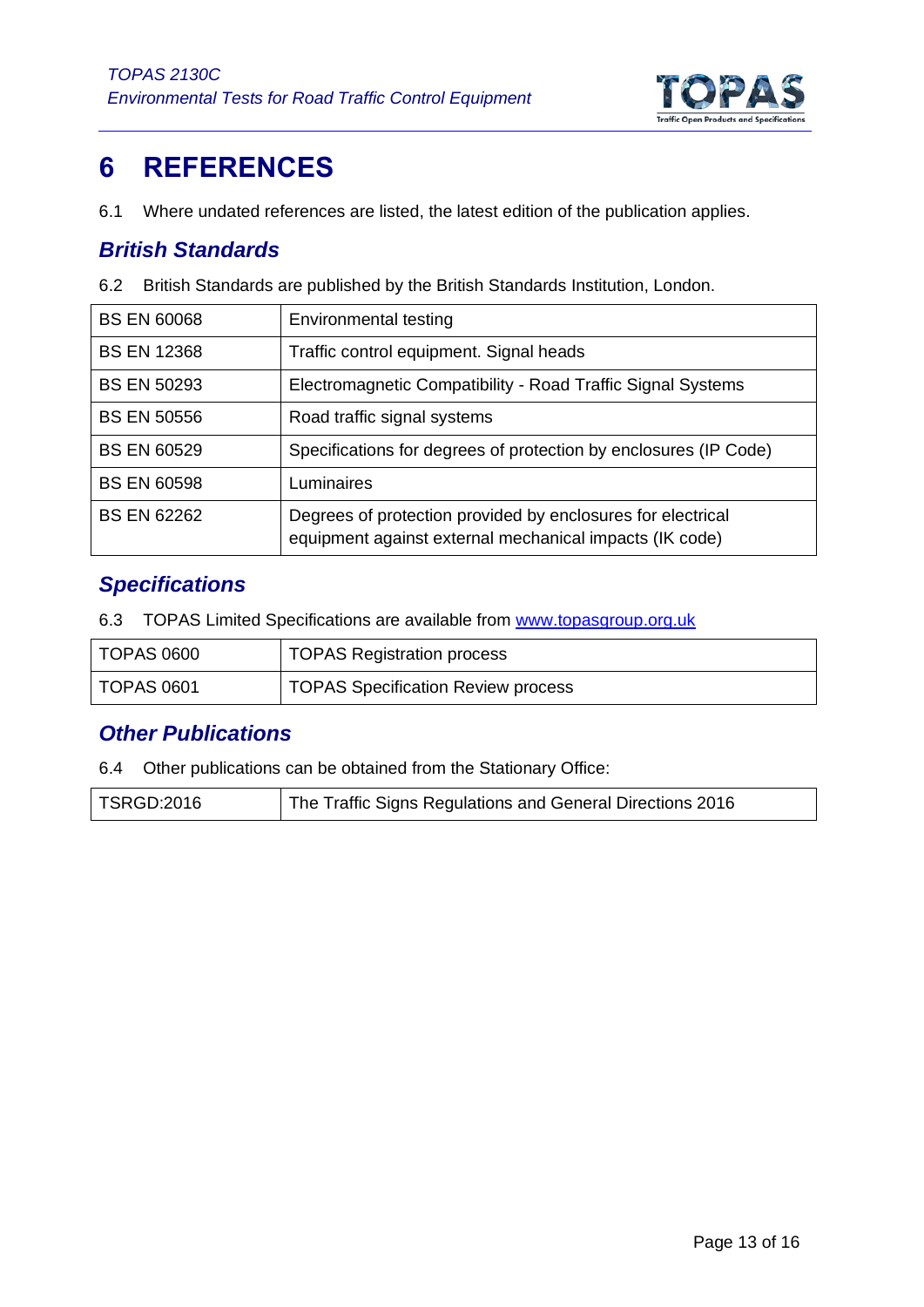

# **APPENDIX A ENVIRONMENTAL TEST REQUIREMENTS BY TOPAS SPECIFICATION**

All tests identified with a  $\checkmark$  are required to be undertaken.

Refer also to the "Specific notes to individual TOPAS specification requirements", following this table.

<span id="page-13-0"></span>

| <b>TOPAS specification</b>                                               |     |              |                            |                           |              |              |              |              |                           |              |              |                 |                            |              |              |            |              |               |                        |                  |                            |             |                 |              |              |      |
|--------------------------------------------------------------------------|-----|--------------|----------------------------|---------------------------|--------------|--------------|--------------|--------------|---------------------------|--------------|--------------|-----------------|----------------------------|--------------|--------------|------------|--------------|---------------|------------------------|------------------|----------------------------|-------------|-----------------|--------------|--------------|------|
| Test & Specification Clause                                              |     | 2500         | 2502                       | 2503                      | 2505         | 2506         | 2507         | 2508         | 2509                      | 2510         | 2511         | 2512            | 2513                       | 2514         | 2515         | 2516       | 2517         | 2520          | 2522                   | 2537             | 2538                       | 2541        | 2542            | 2543         | 2544         | 2581 |
| <b>Random Vibration</b><br>(Operational)<br>BS EN 60068-2-64 - Test Fh   | 2.2 | $\checkmark$ | $\checkmark$               | $\checkmark$              | $\checkmark$ | $\checkmark$ | $\checkmark$ | $\checkmark$ | $\mathbf{v}^{\mathsf{d}}$ | $\checkmark$ | $\checkmark$ | $\checkmark$    | $\sqrt{ }$                 | $\checkmark$ | $\sqrt{9}$   |            | $\checkmark$ | $\checkmark$  | $\mathbf{v}^{\dagger}$ | $\checkmark$     | $\checkmark$               |             | $\checkmark$    | $\checkmark$ | $\checkmark$ |      |
| Impact<br><b>BS EN 62262</b>                                             | 2.3 |              | $\mathcal{V}^{\mathsf{b}}$ | $\checkmark$              | $\checkmark$ | $\checkmark$ | $\checkmark$ |              | $\mathcal{V}^d$           | $\checkmark$ | $\checkmark$ | $\mathcal{V}^e$ | $\mathcal{V}^{\mathsf{f}}$ | $\checkmark$ | $\checkmark$ |            | $\checkmark$ | $\mathcal{S}$ |                        | $v^{\mathsf{b}}$ | $\mathcal{V}^{\mathsf{b}}$ |             | $\mathcal{V}^k$ | $\checkmark$ | $\checkmark$ |      |
| Shock<br>BS EN 60068-2-27 Test Ea.                                       | 2.4 |              |                            | $\checkmark$              |              |              |              |              |                           |              |              |                 |                            |              |              | Note       |              |               |                        |                  |                            | $\mathsf E$ |                 |              |              |      |
| Drop and Topple<br>BS EN 60068-2-31                                      | 2.5 |              | $\checkmark$               | $\checkmark$              |              |              |              |              |                           |              |              |                 |                            |              |              | <b>See</b> |              |               |                        |                  | $\checkmark$               | note<br>See |                 |              |              |      |
| <b>Constant Low Temperature</b><br>(Cold)<br>BS EN 60068-2-1 - Test Ab   | 3.2 | $\checkmark$ | $\mathbf{v}^{\mathsf{b}}$  | $\checkmark$              | $\checkmark$ | $\checkmark$ | $\checkmark$ | $\checkmark$ | $\mathcal{V}^d$           | $\checkmark$ | $\checkmark$ | $\checkmark$    | $\sqrt{f}$                 | $\checkmark$ | $\sqrt{9}$   |            | $\checkmark$ | $\checkmark$  | $\sqrt{1}$             | $\checkmark$     | $\checkmark$               |             | $\checkmark$    | $\checkmark$ | $\checkmark$ |      |
| <b>Constant High Temperature</b><br>(Heat)<br>BS EN 60068-2-2 - Test Bd. | 3.3 | $\checkmark$ | $\checkmark$               | $\mathbf{v}^{\mathsf{b}}$ | $\checkmark$ | $\checkmark$ | $\checkmark$ | $\checkmark$ | $\mathcal{V}^{\text{d}}$  | $\checkmark$ | $\checkmark$ | $\checkmark$    | $\sqrt{ }$                 | $\checkmark$ | $\sqrt{9}$   |            | $\checkmark$ | $\checkmark$  | $\sqrt{1}$             | $\sqrt{b}$       | $\mathcal{V}^{\mathsf{b}}$ |             | $\checkmark$    | $\checkmark$ | $\checkmark$ |      |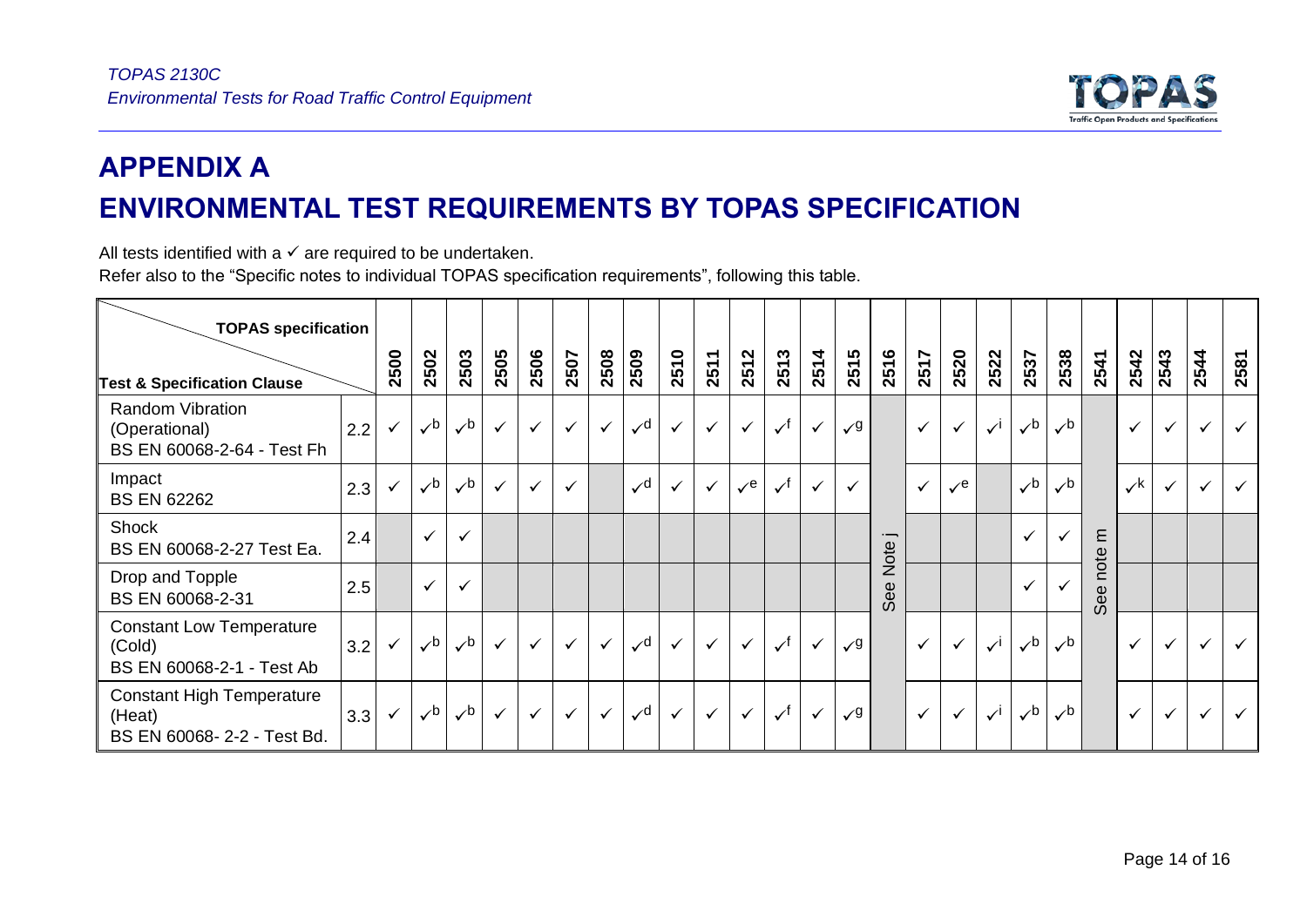

| <b>TOPAS Specification</b>                          |     |                 |                           |                            |              |              |                 |                            |                           |              |                 |                 |              |                 | ທ           |                          |                 |                 |                         |                            |                         |                                     |              |                 |                 |              |
|-----------------------------------------------------|-----|-----------------|---------------------------|----------------------------|--------------|--------------|-----------------|----------------------------|---------------------------|--------------|-----------------|-----------------|--------------|-----------------|-------------|--------------------------|-----------------|-----------------|-------------------------|----------------------------|-------------------------|-------------------------------------|--------------|-----------------|-----------------|--------------|
| Test & Specification Clause                         |     | 2500            | 2502                      | 2503                       | 2505         | 2506         | 2507            | 2508                       | 2509                      | 2510         | 2511            | 2512            | 2513         | 2514            | 251         | 2516                     | 2517            | 2520            | 2522                    | 2537                       | 2538                    | 2541                                | 2542         | 2543            | 2544            | 2581         |
| <b>Solar Radiation</b><br>BS EN 60068-2-5 - Test S. | 3.4 | $\sqrt{a}$      |                           | $ \nabla$ ba $ \nabla$ ba  | $\sqrt{a}$   | $\sqrt{a}$   | $\mathcal{V}^a$ |                            | $\sqrt{da}$               | $\sqrt{a}$   | $\mathcal{S}^a$ |                 | $\sqrt{a}$   | $\mathcal{V}^a$ | $\sqrt{g}a$ |                          | $\mathcal{V}^a$ | $\mathcal{V}^a$ | √ia I.                  |                            | $\sqrt{ba}$ $\sqrt{ba}$ |                                     |              | $\mathcal{V}^a$ | $\mathcal{V}^a$ | $\sqrt{a}$   |
| Damp Heat (Cyclic)<br>BS EN60068-2-30 - Test Db.    | 3.5 | $\checkmark$    | $\mathbf{v}^{\mathsf{b}}$ | $\mathcal{L}^{\mathsf{b}}$ | $\checkmark$ | $\checkmark$ | $\checkmark$    | $\checkmark$               | $\sqrt{d}$                | $\checkmark$ | $\checkmark$    | $\checkmark$    | $\sqrt{ }$   | ✓               | $\sqrt{9}$  | $\overline{\phantom{0}}$ | $\checkmark$    | $\checkmark$    | $\mathcal{N}^{\dagger}$ | $\mathcal{V}^{\mathsf{b}}$ | $\checkmark$            | Ε                                   | $\sqrt{ }$   | $\checkmark$    | $\checkmark$    | $\checkmark$ |
| <b>Water Penetration</b><br>BS EN 60529, Test 14    | 3.6 | $\mathcal{L}^a$ |                           | $\sqrt{bh}$ $\sqrt{bh}$    | $\checkmark$ | $\checkmark$ | $\checkmark$    | $\checkmark$ <sup>C</sup>  | $\checkmark$ <sup>d</sup> | $\checkmark$ | $\checkmark$    | $\mathcal{V}^e$ | $\sqrt{ }$   | $\checkmark$    | $\sqrt{9}$  | Note<br>ee               | $\checkmark$ h  | $\mathcal{V}^e$ |                         |                            | $\sqrt{bh}$ $\sqrt{bh}$ | note<br>$\mathbf{\Omega}$<br>$\Phi$ |              | $\checkmark$    | $\checkmark$    | $\checkmark$ |
| <b>Dust Penetration</b><br><b>BS EN 60529</b>       | 3.7 | $\mathcal{S}^a$ | $\checkmark$              | $\mathbf{v}^{\mathsf{b}}$  | $\checkmark$ | $\checkmark$ | $\checkmark$    | $\mathcal{S}^{\mathsf{C}}$ | $\sqrt{d}$                | $\checkmark$ | $\checkmark$    | $\mathcal{V}^e$ | $\checkmark$ | $\checkmark$    | $\sqrt{9}$  | ഗ                        | $\checkmark$    | $\checkmark$ e  |                         | $\mathbf{v}^{\mathsf{b}}$  | $\checkmark$            | $\omega$                            | $\checkmark$ | $\checkmark$    | $\checkmark$    | $\checkmark$ |
| Wind                                                | 3.8 |                 |                           | $\checkmark$               |              |              |                 |                            |                           |              |                 |                 |              |                 |             |                          |                 |                 |                         |                            | $\checkmark$            |                                     |              |                 |                 |              |